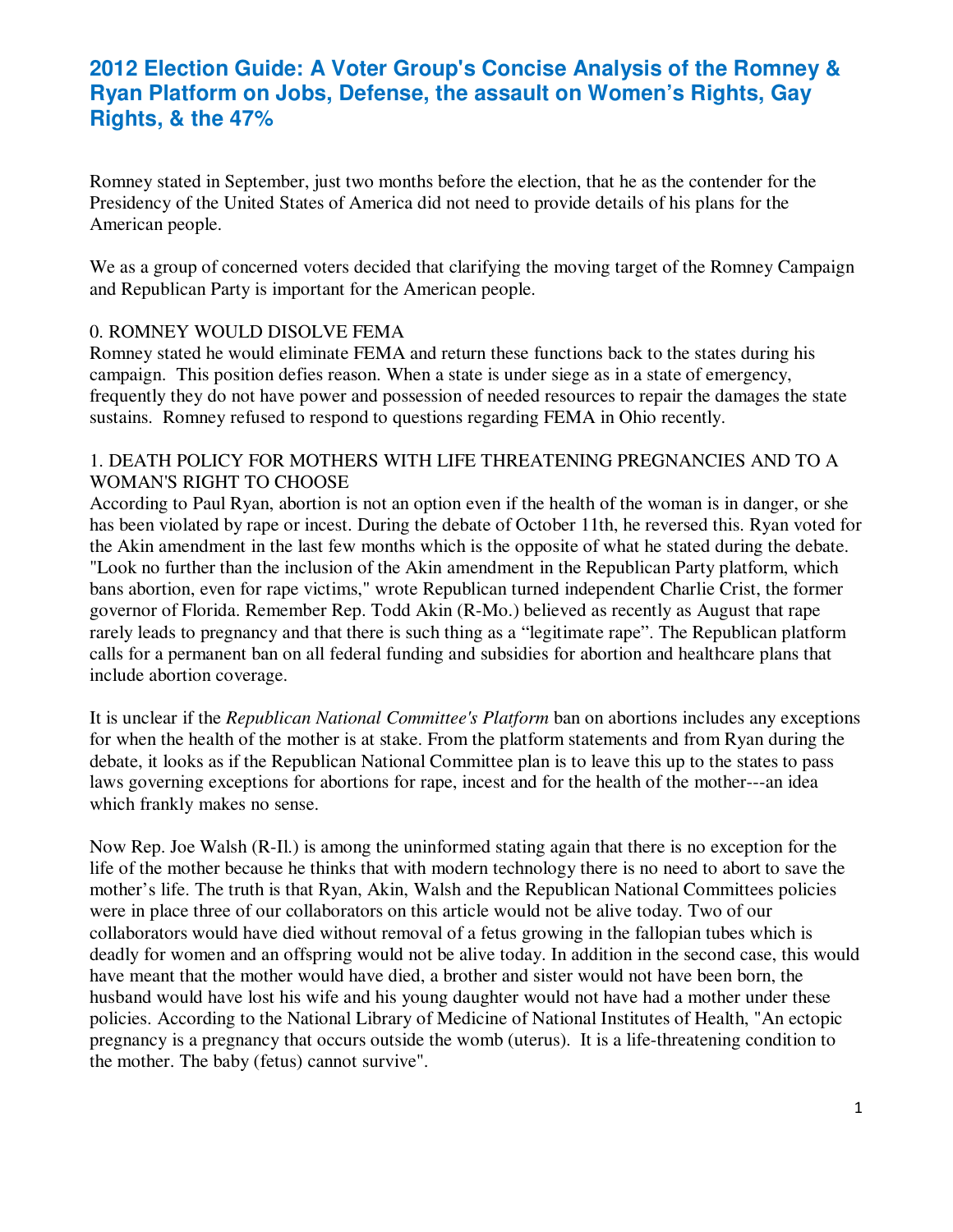Why is a full grown woman's life not worthy of being saved? Why does it make more sense to let her die, rather than to use life-saving measures if they are really pro-life? Why do these pro-lifers not apply this pro-life stance to war and to inmates on death row and abolish the death penalty?

The bottom line here is that Romney and Ryan believe that women's bodies should be managed by the elected officials in government--- not by women themselves. It begs the question which century the Republican Party is in. Are women still chattel (property) to be managed by others?

### 2. JOBS & TAX CUTS

Romney and Ryan claim they will increase the number of jobs by cutting taxes. None of this job creation happened with the Bush Tax Cuts nor has it ever worked using the same trickledown economics. They claim that cutting taxes for the wealthy is needed for the health of the economy, and we are supposed to believe that it is only a coincidence that it puts money in the pockets of Romney and his friends. Never mind that it has never worked. In addition, the burden of these cuts is to be picked up by those with less income, the middle class.

The tax cuts proposed by Romney and Ryan would mainly benefit the vast majority of the super rich. Romney wants to reduce their tax rate from 35% to 28%. The cost of the tax cuts he proposes is 5 Trillion dollars. He says he will pay for this by cutting loopholes. During the first debate, Obama pointed out that the math does not work. There are not enough loopholes to cut in order to pay for reducing the tax for the wealthy without cutting tax loopholes for the middle class. What is left to cut are the deductions which benefit the middle class: mortgage interest, health insurance, and college tuition. Again these are deductions which the middle class and small businesses depend on for economic survival. Ryan refused to acknowledge which tax loopholes they were planning on closing in the vice presidential debate.

In 2011, Romney paid 14.1% tax on \$13.7 million in income, while struggling Americans pay two to three times that rate. In 2010, he made \$21.7 million and his effective tax rate was 13.9 percent. In addition, he sailed to the Republican National Convention in a yacht registered in the Cayman Islands to avoid sales tax. He also claimed \$75,000 worth of tax write offs on his wife's horse of an estimated value of \$500,000. His tax rate is so low by the use of tax shelters and loopholes. It is widely suspected that Romney has other holdings offshore that are untaxed since they do not appear on his tax return.

Obama asked Romney for his jobs plan. Romney hasn't presented a job plan other than this trickledown economics. His only other idea is to increase the military budget which means they are planning to build more weapons and possibly take us to war with Iran and Syria. This also goes against Romney's supposed plan to reduce the deficit.

Romney accuses Obama of not having a jobs plan, but the President has put plans in front of Congress again and again to create more jobs, and the Republicans blocked their passage.

### 3. DISDAIN FOR THE MIDDLE CLASS: EXPERIENCE LAYING OFF WORKERS & SHIPPING JOBS OVERSEAS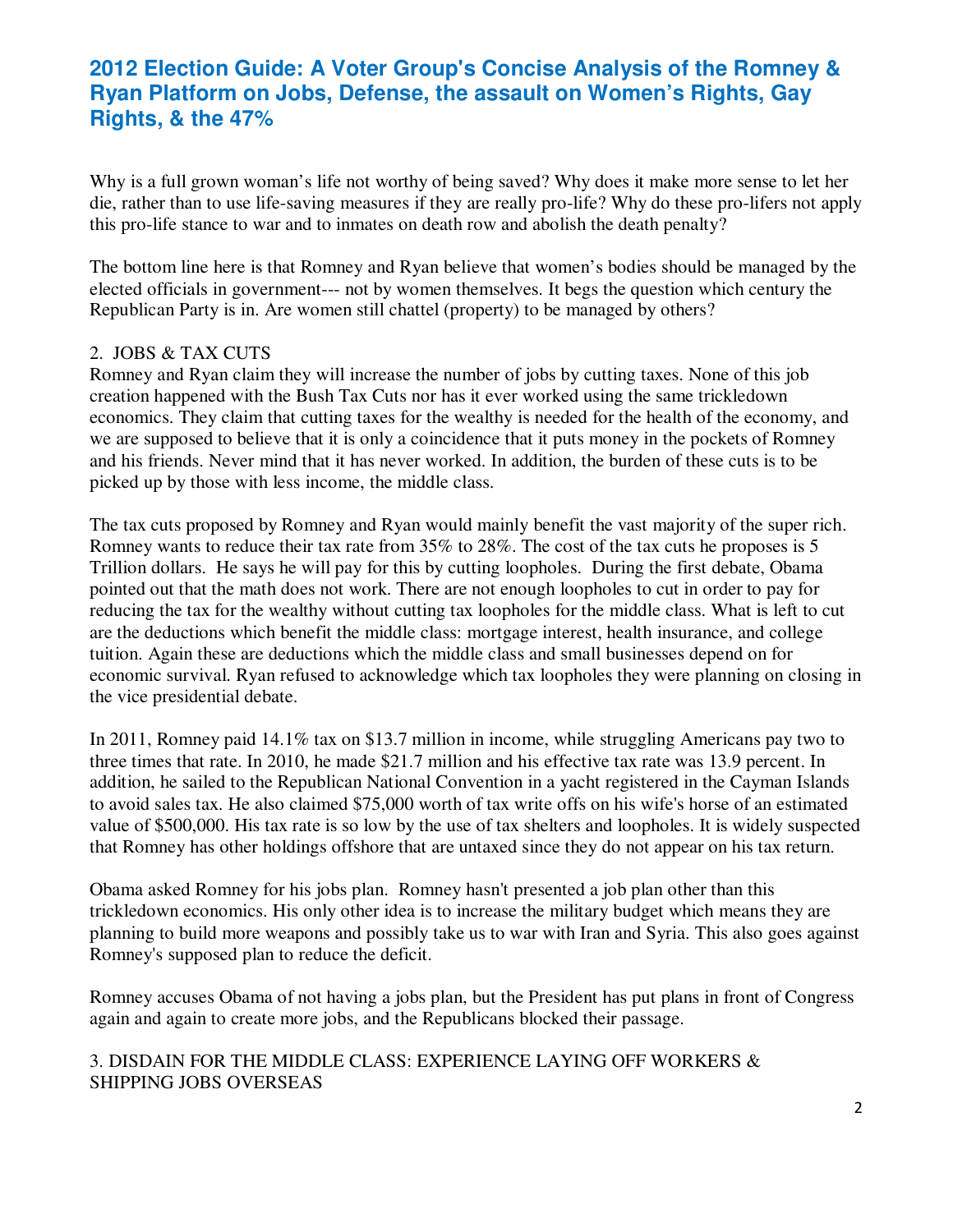At a \$50,000 a plate fundraiser, Romney displayed his disdain for 47% of Americans who do not pay income taxes which was leaked to Mother Jones in a very public video that went viral. The 47% Romney refers to includes senior citizens depending on social security, the working poor, members of the US military in war zones who at their incomes are not required to pay taxes, people out-of-work, students, and working families of four, for example, who may have tax credits. He said these people "believe that they are victims… So my job is not to worry about those people. I'll never convince them they should take personal responsibility and care for their lives".

This is how Romney demonstrates his interest in American jobs and job creation. When Romney was CEO at Bain Capital, he was in the business of acquiring American companies, many of which were profitable, in hostile takeovers, loading them up with debt to make them unprofitable, filing bankruptcies, selling off their assets and laying off the workers. In addition to dismantling formerly healthy companies, Romney also dismantled American factories and sent the manufacturing jobs overseas. Romney's past actions demonstrate that his main interest is not in the middle class as he claimed in the first debate, but with the super wealthy and corporations.

Referring to the return of the automotive industry, Romney said, "I'll take a lot of credit for the fact that this industry's come back." In May 2008, Romney wrote A New York Times op-ed titled "Let Detroit Go Bankrupt" in which he said if GM, Ford and Chrysler got a government bailout "you can kiss the American automotive industry goodbye." Romney was wrong and the government bailout of the auto industry was a success creating about 250,000 new jobs.

## 4. DISMANTLING SOCIAL SECURITY & MEDICARE

Romney and Ryan want to turn Medicare into a voucher program. Under this plan, people would be given vouchers to pay for either Medicare or private insurance. Unfortunately, if this happens private insurers would pick off the healthiest people leaving Medicare to take the least healthy. This would cause Medicare to collapse fiscally under the weight of covering the care for the least healthy of society. In the end the vouchers toward private insurance companies may not even cover what Medicare would have covered, still leading to outstanding medical costs even with a voucher program.

Romney and Ryan seek to destroy Social Security by privatizing it. As Biden stated in the debate, who would you trust to protect Social Security and Medicare? Someone like him who spent his whole life fighting for it or Ryan who just said last week that he would dismantle Social Security and Medicare?

## 5. CONNECTION IN LATIN AMERICA

Romney said he'd have a better shot at winning this election if he was Latino. He said he was saying it jokingly, but many Latinos did not find this funny. Even less funny than that, to raise funds for his private equity firm Bain Capital, Romney did business with Solá, Salaverría and Dueñas families, financiers of paramilitary death squads in El Salvador.

Regarding the undocumented, Republicans want a policy of self-deportation, a creation of legal structures making it too difficult for them to work or go to school. Romney states that they can choose self-deportation or join the military. "It's even more ironic that Romney, whose own family once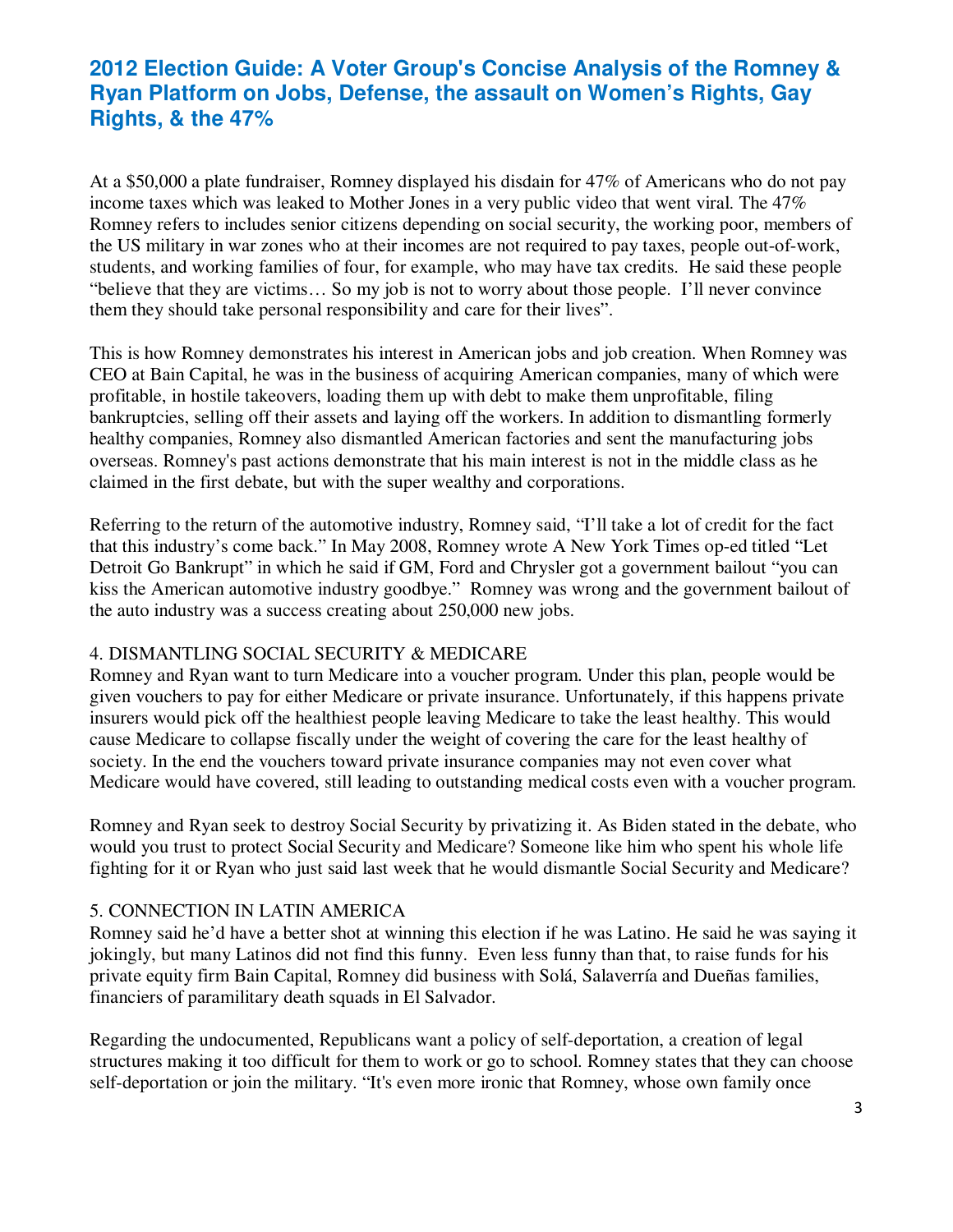sought shelter in Mexico, would deny immigrant youth the same opportunity that Mexico gave his family", writes Teresa Puente.

### 6. LGBT RIGHTS

Both Romney and Ryan opposed same-sex marriage in Massachusetts and in Wisconsin, respectively. Romney has promised a federal marriage amendment and Ryan has voted twice in 2004 and 2006 supporting legislation which opposes same sex marriage. There's more, but you get the idea.

## 7. POVERTY & UNDOCUMENTED WORKERS

In February, Romney stated outright, "I'm not concerned about the very poor," stating that there was a safety net in place. This further shows how out of touch Romney is.

When the issue of his hiring undocumented worker immigrants to landscape his home came up in the Oct 11, 2011 debate Romney said, "I'm running for office, for Pete's sake. We can't have illegals."

### 8. SUPREME COURT JUSTICES

Republicans have for forty years wanted to outlaw Roe v. Wade which provides for a woman's right to choose. During the next four years, with four justices in their 70s, two Reagan and two Clinton appointees, there is a very real opportunity to replace Supreme Court justices which could change the balance of support on Roe v. Wade and other important policies.

Romney stated to Mike Huckabee that he would "absolutely" support a constitutional amendment defining life as beginning at conception. This even opens the door for women to be held criminally liable if they engage in unhealthy behaviors during pregnancy. Romney also has stated "I hope to appoint justices to the Supreme Court that will follow the law and the constitution. And it would be my preference that they reverse Roe v. Wade and therefore they return to the people and their elected representatives the decisions with regards to this important issue." Implied here is Romney's idea that women are not wise enough to make decisions about their bodies, but elected officials and other people ought to be regulators of their bodies. Again, what century is it at Republican Party Headquarters?

If just one of the five justices who currently favor upholding Roe v. Wade leaves the bench in the next four years and is replaced by a Romney nominee, there will be a 5-4 majority on the court to overturn a woman's right to choose. This is something Romney has stated he would do, replace the justice with a stance against a woman's right to choose. In addition, if Romney were elected and able to select justices, other areas would be affected such as criminal justice, affirmative action, gay rights, health care reform, campaign fund raising, and civil rights.

## 9. MILITARY SPENDING & BUDGET

Military spending is the largest area of discretionary spending in the federal budget. Today, the United States military budget is larger than all other nations' military budgets combined. Recently, Nader said our military budget is a higher part of GDP than it was even during the cold war. While Romney and Ryan claim to be concerned with deficits, their plan is to increase military spending to unprecedented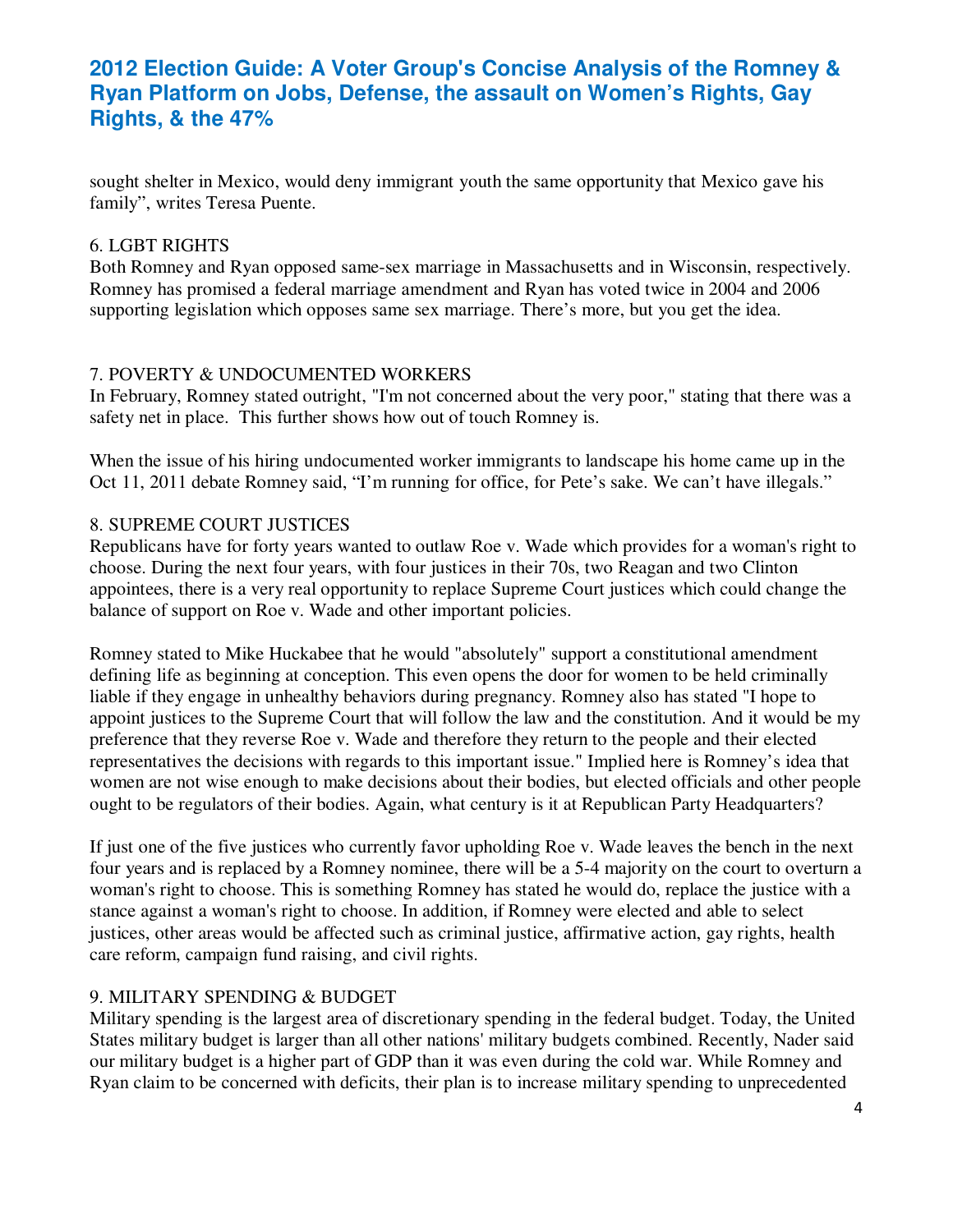levels---2 Trillion dollars more than what the military requested. During the vice presidential candidate's debate, Ryan asked Biden why we were not doing more in Syria. Ryan quickly backed off when Biden said, "What more would they do other than put American boots on the ground? The last thing America needs is to get in another ground war in the Middle East." This demonstrates a kind of willingness on Ryan's part to consider more aggressive measures that would not serve the US in the long run. While an increase in military spending would result in more defense related jobs, the same amount of money would create many more jobs in education for example. Also these people are not building costly weapons, but teaching our children, our future generation.

Romney says he's going to remove things from the budget that he thinks he has to borrow money for. It's not the extremely over inflated military budget he's talking about cutting, instead it's Big Bird with PBS and he also cited Planned Parenthood. It is unclear how the military budget will be funded 2 Trillion more dollars from Romney's statements. Here are some other ideas from Romney:

"Some people have said we ought to close Guantanamo. My view is we ought to double Guantanamo," said Romney at the South Carolina Republican debate May 15, 2007.

"It's not worth moving heaven and earth spending billions of dollars just trying to catch one person." Romney stated about the pursuit of Osama Bin Laden on April 26, 2007.

As Biden pointed out in the debate, the Bush wars were not funded under the military budget, but rather outside of it as an additional expenditure adding directly five billion dollars a month to the enormous deficits and essentially on credit. This 5 Billion a month, which Ryan voted for, added to an enormous hemorrhaging of the fiscal integrity of the US.

The policies of the Bush Administration did unprecedented damage to the US Economy. The US Treasury, our tax dollars, were raided as a result of waging two wars of choice that we had no way of paying for and at the same time cutting taxes on the wealthiest Americans. The result is that we had to borrow trillions of dollars from China, putting our country and economy in vulnerable position with respect to that rising super power.

"The final bill [for the Bush wars] will run at least \$3.7 trillion and could reach as high as \$4.4 trillion, according to the research project "Costs of War" by Brown University's Watson Institute for International Studies… In human terms, 224,000 to 258,000 people have died directly from warfare, including 125,000 civilians in Iraq. Many more have died indirectly, from the loss of clean drinking water, healthcare, and nutrition. An additional 365,000 have been wounded and 7.8 million people -equal to the combined population of Connecticut and Kentucky -- have been displaced. The cost of blood has been nearly 7000 soldiers killed in the past ten years plus 125,000 wounded." according to Reuters News and www.costsofwar.org.

Our massive debt and deficits have also resulted in the loss of public sector jobs. The money that we are spending to service the debt as well as the money we spent in Iraq and Afghanistan are funds we